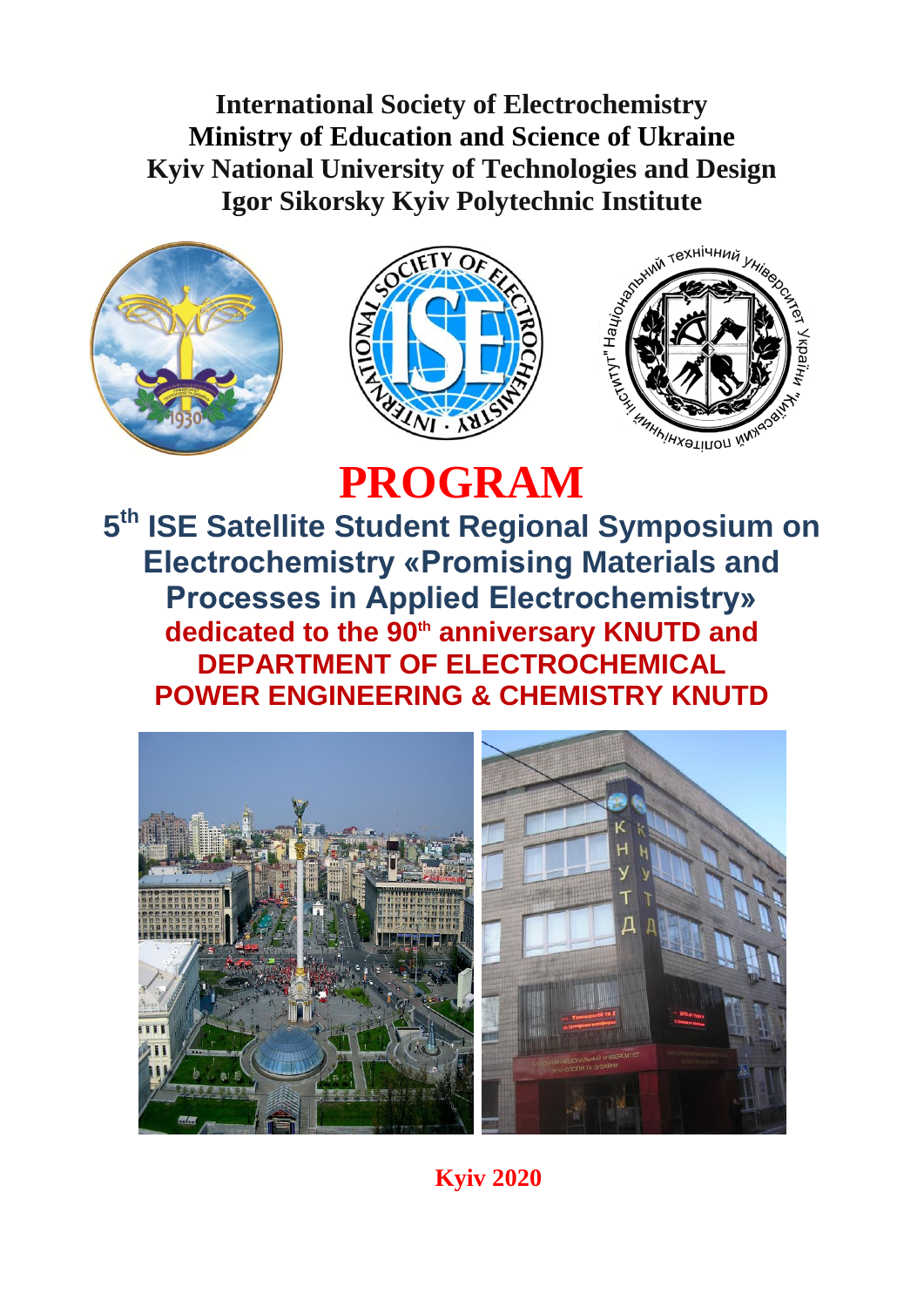**We are very pleased to invite you to participate in the 5 th ISE Satellite Student Regional Symposium on Electrochemistry in Ukraine «Promising Materials and Processes in Applied Electrochemistry»,**

# **dedicated to the 90th anniversary KNUTD and DEPARTMENT OF ELECTROCHEMICAL POWER ENGINEERING & CHEMISTRY KNUTD**

**which will be held in Kiev on October 21, 2020. Its aim is to promote scientific contacts and discussions between scientists and students representing different areas of this versatile science.** We hope that the 5<sup>th</sup> ISE Satellite Student Regional **Symposium on Electrochemistry in Ukraine will be equally interesting and useful for you!**



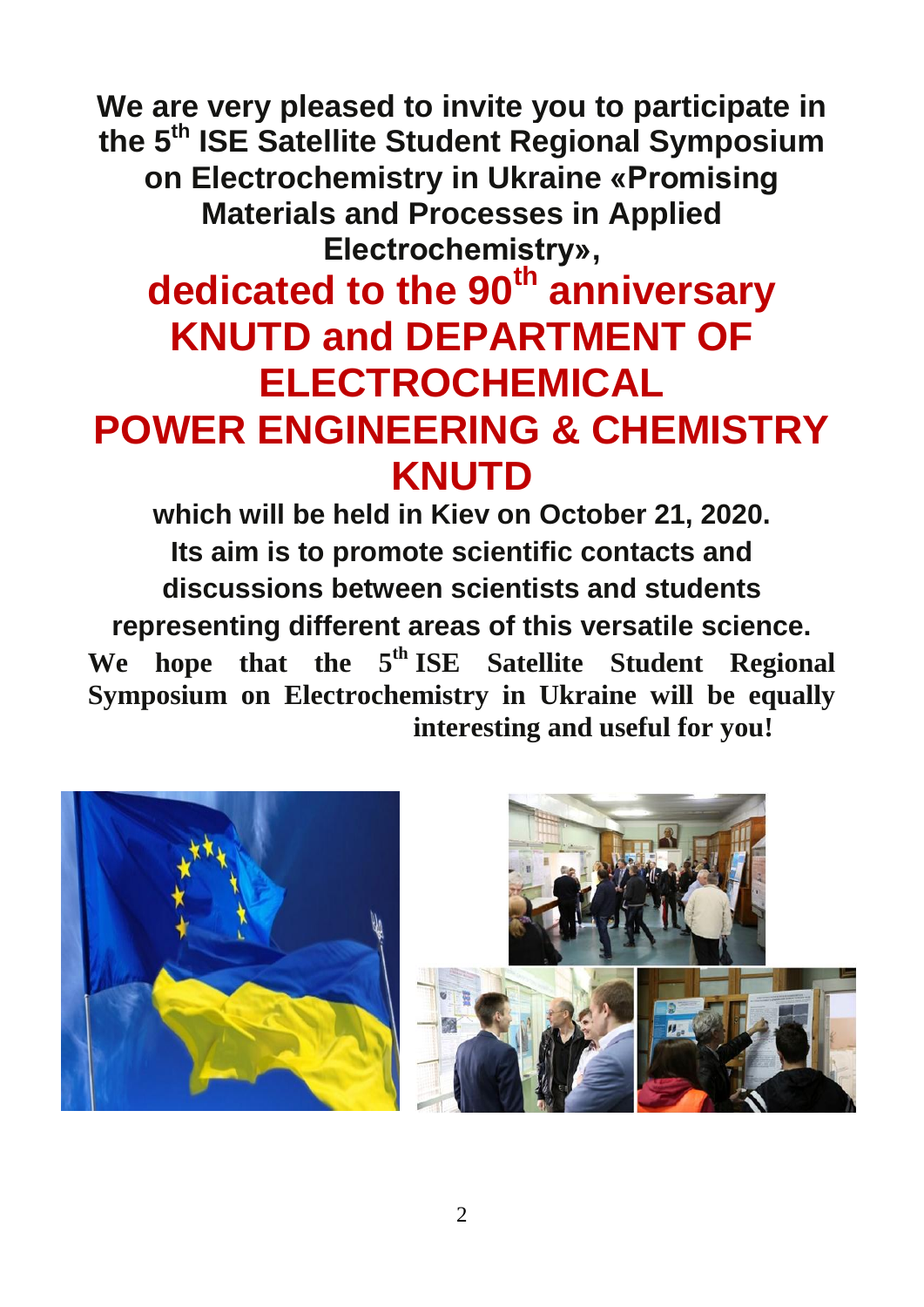## **INTERNATIONAL PROGRAM COMMITTEE**

### *Chairmen*

**Ivan GRYSHCHENKO** — Prof. Dr., Rector of Kyiv National University of Technologies and Design (Kyiv, Ukraine)

### *Vice-chairmans*

**Liudmyla HANUSHCHAK-YEFIMENKO —** Prof. Dr., Vice-Rector for Research and Innovation, Kyiv National University of Technologies and Design (Kyiv, Ukraine);

**Viacheslav BARSUKOV** — Prof. Dr., Kyiv National University of Technologies and Design (Kyiv, Ukraine);

**Olga LINYUCHEVA** — Prof. Dr., Igor Sikorsky Kyiv Polytechnic Institute (Kyiv, Ukraine).

#### *Members*

**Olga BAULA** — Dr., Dean of Faculty, Kyiv National University of Technologies and Design (Kyiv, Ukraine);

**Julia BONDARCHUK** – Dr., Kyiv National University of Technologies and Design (Kyiv, Ukraine);

**Olexander CHERNIK** — Prof. Dr., Belarusian State Technological University (Minsk, Belarus);

**Diana GOLODNITSKII –** Prof.Dr., Tel Aviv University (Tel Aviv, Israel);

**Juozas GRAZULEVICIUS** — Prof. Dr., Kaunas Technical University (Lithuania);

Felicia IACOMI — Prof. Dr., Alexandru Ioan Cuza University, Iasi (Romania);

**Ioannis A. IEROPOULOS** — Prof. Dr., Bristol BioEnergy Centre, Bristol (United Kingdom);

**Marian JASKULA** — Prof. Dr., Jagiellonian University, Krakow (Poland);

**Emmanouel KOUDOUMAS** — Prof. Dr., Center of Materials Technology and Photonics, Technological Educational Institute of Crete (Greece);

**Pawel KULESZA—** Prof. Dr.(hab.), Warsaw University (Warsaw, Poland);

**Volodymyr NEFEDOV** — Prof. Dr., Ukrainian State University of Chemical Technology (Dnipro, Ukraine);

Rasa PAULIUKAITE — Dr., Vilnius Center of Physical Sciences and Technology (Lithuania);

**Viktoriia PLAVAN** — Prof. Dr., Kyiv National University of Technologies and Design (Ukraine);

**Viacheslav PROTSENKO** — Prof. Dr., Ukrainian State University of Chemical Technology (Dnipro, Ukraine);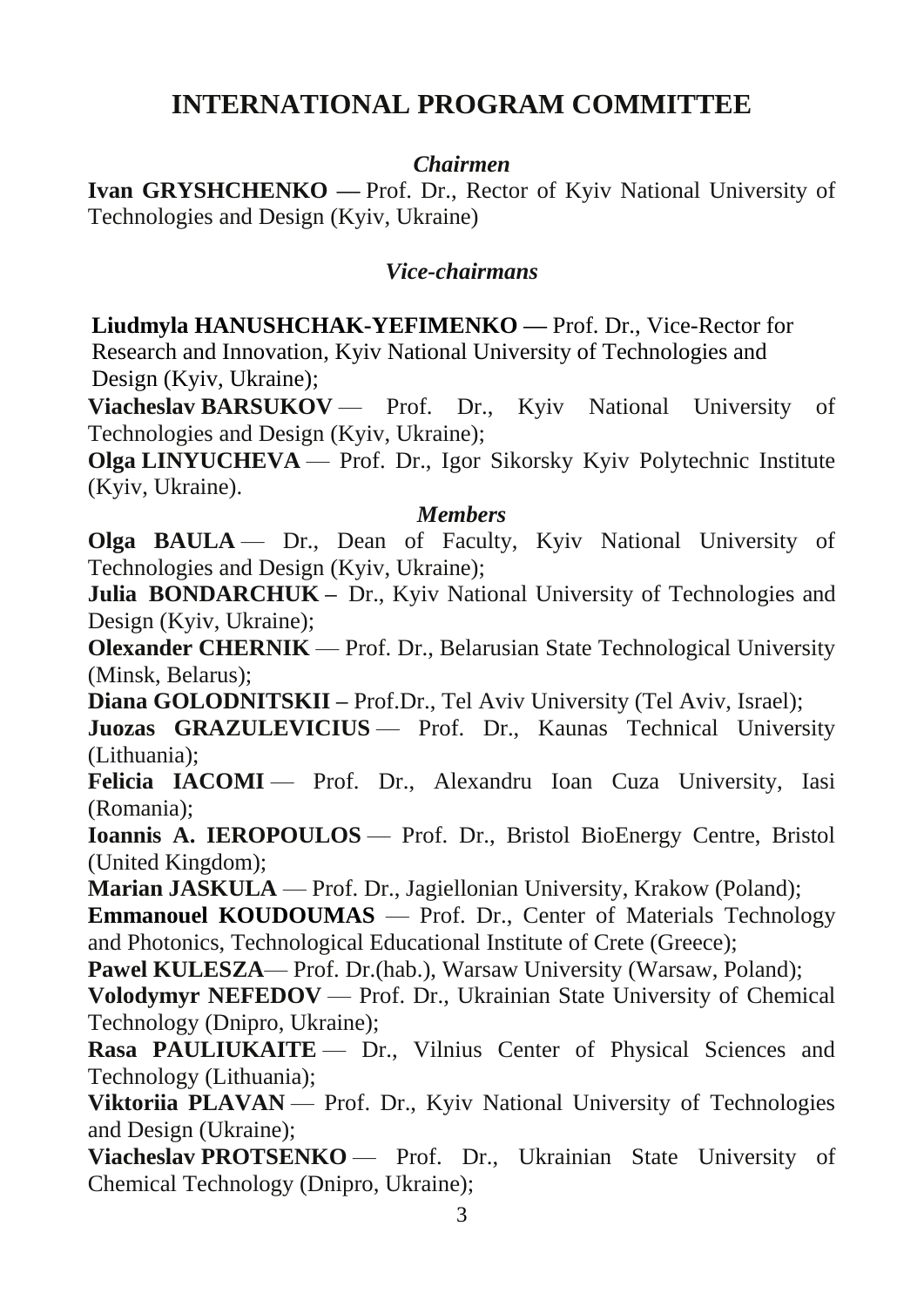**Gimi RIMBU** — Dr., INCDIE ICPE-CA (Bucharest, Romania);

**Mykola SAKHNENKO** — Prof.Dr., National Technical University "Kharkiv Polytechnic Instutute" (Kharkiv, Ukraine);

**Mirela ŞUCHEA** — Dr. Technological Educational Institute of Crete (Greece);

**Gennady TULSKY** — Prof. Dr., National Technical University "Kharkiv Polytechnic Instutute" (Ukraine);

**Marina VED'** – Prof.Dr., National Technical University "Kharkiv Polytechnic Instutute" (Kharkiv, Ukraine);

**Olexander VELICHENKO** – Prof. Dr., Ukrainian State University of Chemical Technology (Dnipro, Ukraine);

**Janis ZICANS** — Dr., Riga Technical University (Latvia).

## **ORGANIZING COMMITTEE**

**Prof. Dr. Viacheslav BARSUKOV** – Chairmen of organizing committee, Kyiv National University of Technologies and Design (Ukraine);

**Dr. Yulia BORYSENKO** – secretary of organizing committee, Kyiv National University of Technologies and Design (Ukraine);

**PhD student Oksana BUTENKO** – secretary of organizing committee, Kyiv National University of Technologies and Design (Ukraine);

#### *Members*

**Dr. Oksana CHERNYSH** – Kyiv National University of Technologies and Design (Ukraine).

**Dr. Volodymyr KHOMENKO** — Kyiv National University of Technologies and Design (Ukraine);

**PhD student Maxym KOLIADA** – Kyiv National University of Technologies and Design (Ukraine);

**Dr. Olena KRYUKOVA** — Kyiv National University of Technologies and Design (Ukraine);

**Dr. Olga KYSLOVA** — Kyiv National University of Technologies and Design (Ukraine);

**Dr. Iryna MAKEEVA** — Kyiv National University of Technologies and Design (Ukraine);

**Dr. Yulia POLISCHUK** – Ukrainian State University of Chemical Technology (Dnipro, Ukraine);

**Dr. Victor TVERDOKHLIB** — Kyiv National University of Technologies and Design (Ukraine).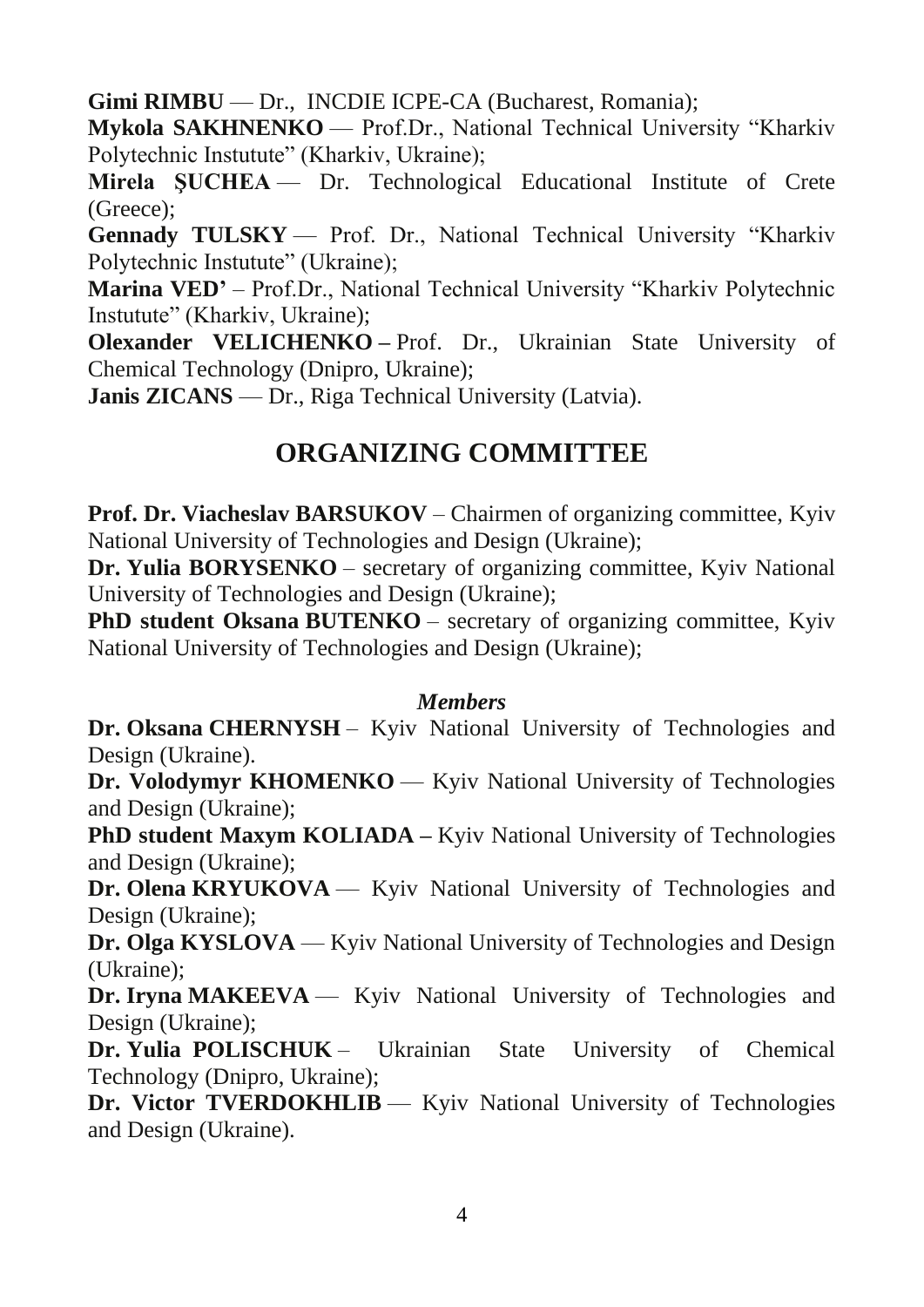# **SYMPOSIUM PROGRAM**

## **October 21, 2020**

| $9.00 -$                                  | Final registration of participants zoom video                                                                                                                                                                                             |                                                                                                                                                                                                                                                                                       |         |
|-------------------------------------------|-------------------------------------------------------------------------------------------------------------------------------------------------------------------------------------------------------------------------------------------|---------------------------------------------------------------------------------------------------------------------------------------------------------------------------------------------------------------------------------------------------------------------------------------|---------|
| 10.00                                     |                                                                                                                                                                                                                                           | http://en.isestudents.knutd.edu.ua/<br>conferencing                                                                                                                                                                                                                                   |         |
| $10.00 -$<br>10.10                        | <b>Opening ceremony zoom video conferencing</b><br><b>WELCOME SPEECH</b><br>Liudmyla Hanushchak-Yefimenko — Prof. Dr., Vice-Rector<br>for Research and Innovation, Kyiv National University of<br>Technologies and Design (Kyiv, Ukraine) |                                                                                                                                                                                                                                                                                       |         |
| 10.15-12.30<br><b>Oral presentations:</b> |                                                                                                                                                                                                                                           |                                                                                                                                                                                                                                                                                       |         |
| $10.15 -$<br>10.30                        | 0.1                                                                                                                                                                                                                                       | <b>DEPARTMENT OF ELECTROCHEMICAL</b><br>POWER ENGINEERING & CHEMISTRY<br><b>KNUTD: 90th ANNIVERSARY</b><br>Barsukov V.Z., Borysenko Yu.V.                                                                                                                                             | Ukraine |
| $10.30 -$<br>10.45                        | 1.1                                                                                                                                                                                                                                       | <b>MICROPOROUS CARBON AS ELECTRODE</b><br><b>MATERIALS FOR SYMMETRIC</b><br><b>SUPERCAPACITORS: COMPARATIVE</b><br><b>ANALYSIS OF AQUEOUS ELECTROLYTES</b><br><b>PERFORMANCE</b><br>Kotsyubynsky V. O., Rachiy B.I., Boychuk V. M.,<br>Budzullak I.M., Hodlevska M. A., Kachmar A. I. | Ukraine |
| $10.45 -$<br>11.00                        | 1.2                                                                                                                                                                                                                                       | TUNING THE BAND GAP OF NANOPOROUS<br><b>ANODIC TIN OXIDE FILMS BY SIMPLE</b><br><b>SOAKING IN WATER</b><br>Magdalena Gurgul                                                                                                                                                           | Poland  |
| 11.00-<br>11.15                           | 2.1                                                                                                                                                                                                                                       | SIMULATION APPROACH IN THE<br>DEVELOPMENT OF POLYFUNCTIONAL<br><b>ELECTRODE MATERIALS</b><br>Ushchapovskyi D.Yu., Linyucheva O.V., Redko R.M.,<br>Kushmiruk A.I., Zabaluev A.S.                                                                                                       | Ukraine |
| $11.15 -$<br>11.30                        | 2.2                                                                                                                                                                                                                                       | <b>FEATURES OF THE ELECTROLYTIC</b><br><b>DEPOSITION OF SILVER COATINGS FROM</b><br><b>ACIDIC THIOUREA-CITRATE SOLUTIONS.</b><br>Smirnova O., Pylypenko O., Brovin A., Nikonov<br>A., Mukhin Z.                                                                                       | Ukraine |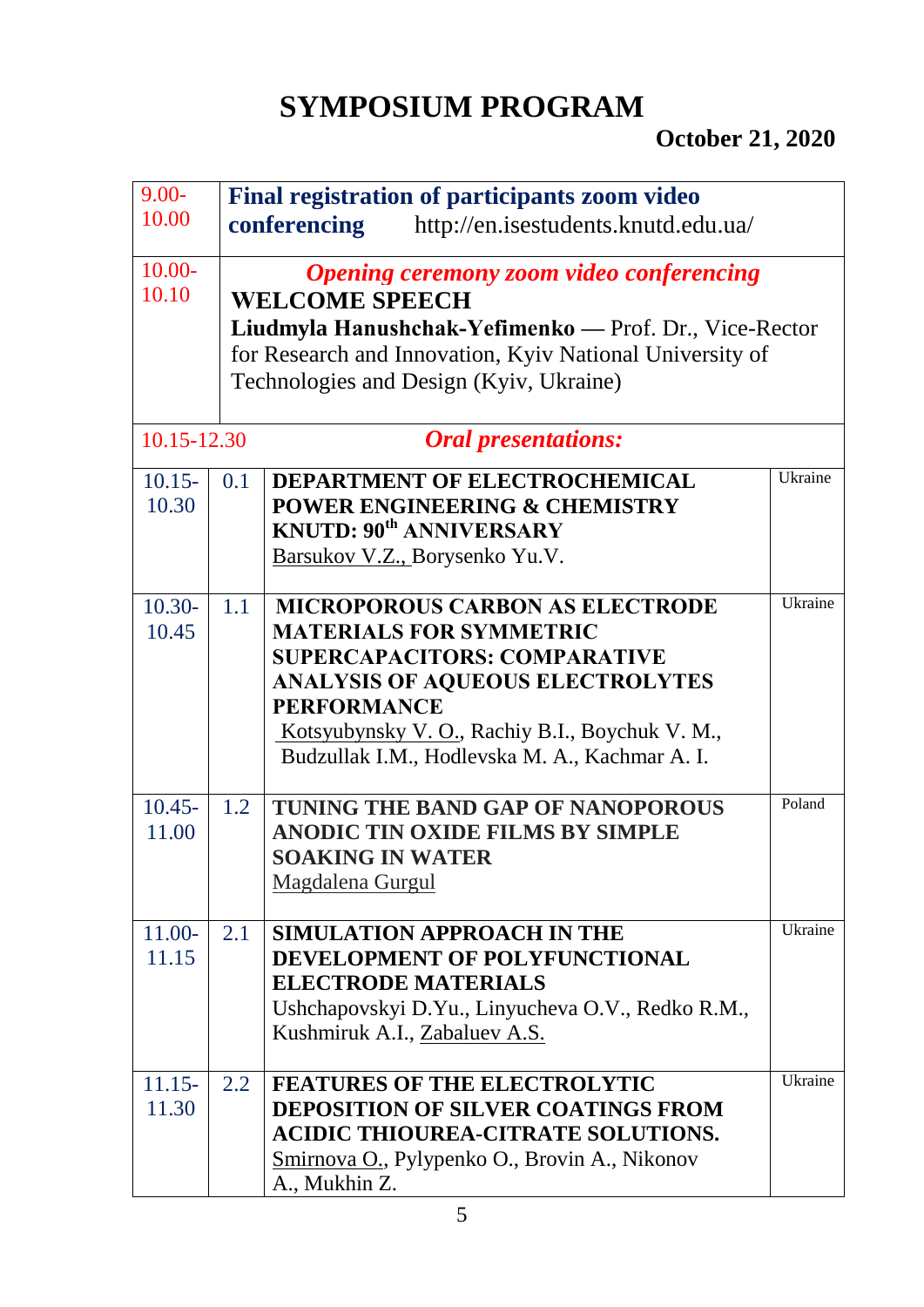| $11.30-$<br>11.45  | 3.1 | <b>MECHANISM OF INTERNAL CORROSION OF</b><br><b>ZIRCONIUM ALLOY Zr1Nb IN FUEL</b><br><b>ELEMENTS</b><br>Hapon Yu.K., Kalugin V.D, Kustov M.V.,<br>Kamyshan I.I.                                                                                                                | Ukraine |
|--------------------|-----|--------------------------------------------------------------------------------------------------------------------------------------------------------------------------------------------------------------------------------------------------------------------------------|---------|
| $11.45 -$<br>12.00 | 5.1 | <b>INFLUENCE OF Cu OXIDES AND PEDOT ON</b><br>THE PHOTOACTIVITY OF NANOPOROUS TiO $_2$<br>Renata Palowska, Monika Sołtys-Mróz, Joanna<br>Kapusta-Kołodziej, Grzegorz D. Sulka, Agnieszka<br><b>Brzózka</b>                                                                     | Poland  |
| $12.00 -$<br>12.15 | 5.2 | <b>FORMATION OF THIN INTERFERENCE-</b><br><b>COLORED OXIDE FILMS ON THE TITANIUM-</b><br><b>ALUMINUM-VANADIUM ALLOY BY</b><br><b>ELECTROCHEMICAL OXIDATION IN</b><br><b>SUCCINATE ELECTROLYTES</b><br>Mukhina Yu., Smirnova O., Shevchenko G.,<br>Shkolnikova T., Pylypenko O. | Ukraine |
| $12.15 -$<br>12.30 | 5.3 | <b>COMPREHENSIVE STUDY OF Co (II)</b><br><b>HYDROXIDE PRECIPITATION PROCESS</b><br>Frolova L., Butyrina T.                                                                                                                                                                     | Ukraine |
| 12.30              |     | <b>Closing Ceremony</b>                                                                                                                                                                                                                                                        |         |

# **Poster Session:**

| <b>Section 1. ELECTROCHEMICAL POWER SOURCES</b> |                                                          |           |  |
|-------------------------------------------------|----------------------------------------------------------|-----------|--|
| 1.3                                             | Ti-Si-C IN-SITU COMPOSITE AS A POTENTIAL                 | Ukraine,  |  |
|                                                 | <b>MATERIAL FOR LIGHTWEIGHT SOFC</b>                     | Czech     |  |
|                                                 | <b>INTERCONNECTS</b>                                     | Republic  |  |
|                                                 | Podhurska V., Brodnikovskyi D., Vasyliv B., Gadzyra M.,  |           |  |
|                                                 | Tkachenko S., Ladislav Čelko L., Ostash O., Brodnikovska |           |  |
|                                                 | I., Brodnikovskyi Y., Vasylyev O.                        |           |  |
|                                                 |                                                          |           |  |
| 1.4                                             | THE EFFECT OF WATER BINDER ON                            | Ukraine,  |  |
|                                                 | <b>ELECTROCHEMICAL PROPERTIES OF SILICON</b>             |           |  |
|                                                 | <b>OXIDE AS THE ANODE MATERIAL FOR LITHIUM</b>           | P.R.China |  |
|                                                 | <b>ION BATTERIES</b>                                     |           |  |
|                                                 | Krushevskyi O.V., Potapenko A.V., Potapenko O.V.         |           |  |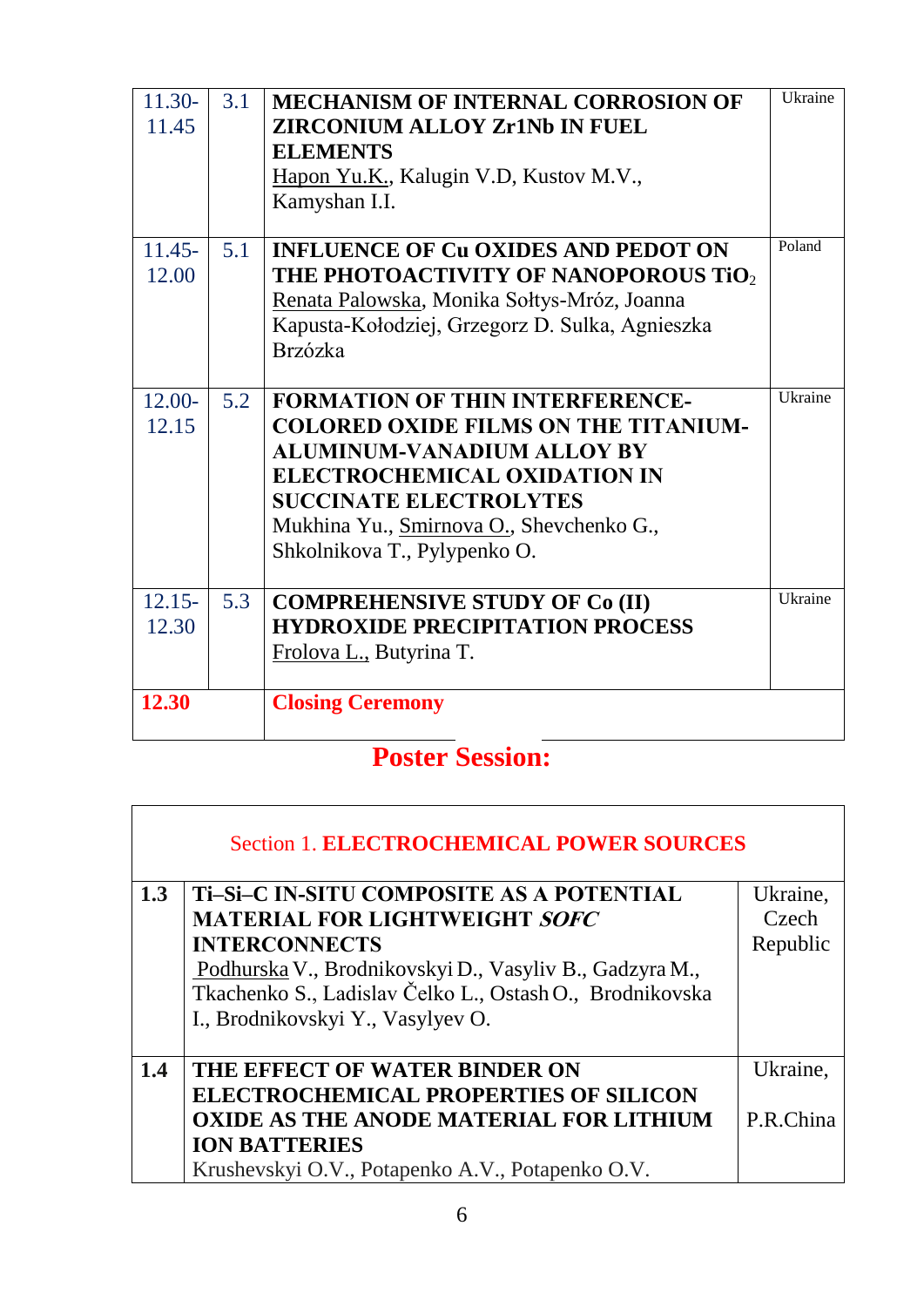| 1.5 | <b>CYCLING EFFICIENCY OF NANOSIZED TiO2 IN</b><br><b>LITHIUM AND SODIUM BATTERIES</b><br>Lisnycha T.V., Globa N.I., Shmatok Yu.V., Chykyda T.Yu.,<br>Kirilov S.A.                                                                     | Ukraine        |
|-----|---------------------------------------------------------------------------------------------------------------------------------------------------------------------------------------------------------------------------------------|----------------|
|     | <b>Section 2. ELECTRODEPOSITION</b>                                                                                                                                                                                                   |                |
| 2.3 | <b>FEATURES OF COBALT ALLOYS BASED COATING</b><br><b>ELECTROLYTIC FORMATION</b><br>Nenastina T., Proskurina V., Ved` M., Horokhivska N.                                                                                               | Ukraine        |
| 2.4 | THE ROLE OF ELECTROLYSIS REGIMES IN THE<br><b>FORMATION OF METAL AND METAL OXIDE</b><br><b>COATINGS FROM COMPLEX CITRATE</b><br><b>ELECTROLYTES</b><br>Sachanova Yu.I., Sakhnenko N.D., Ved` M.V.,<br>Yermolenko I.Yu., Pospelov A.P. | Ukraine        |
| 2.5 | THE INFLUENCE OF COMPOSITION OF<br><b>ELECTROLYTE AND REGIME OF ELECTROLYSIS</b><br>ON THE FORMATION OF ZINC COATING<br>Yevtushenko M. P., Makyeyeva I. S.                                                                            | Ukraine        |
| 2.6 | THE INVESTIGATION OF THE PROPERTIES OF<br>THE COMPOSITE COATING Sn-Ni-TiO <sub>2</sub><br>Melnik O. G., Makyeyeva I. S.                                                                                                               | <b>Ukraine</b> |
| 2.7 | <b>INVESTIGATION OF ELECTRODEPOSITED SHINY</b><br><b>COATING STRUCTURE</b><br><b>AND</b><br><b>CHROME</b><br><b>PROPERTIES</b><br>Petryk E.A., Kyslova O.V.                                                                           | Ukraine        |
| 2.8 | FEATURES OF ELECTRODEPOSITION<br>OF<br><b>CHROMIUM FROM ELECTROLYTE SOLUTION</b><br><b>BASED ON CR (III) COMPOUNDS</b><br>Kalyuzhin O.S., Kyslova O.V.                                                                                | Ukraine        |
| 2.9 | THE ECONOMIC DATA OF ELECTROCHEMICAL<br><b>COATING BY CHROMIUM IN STANDARD</b><br><b>ELECTROLYTES AND THE ELECTROLYTES</b><br>WITH CHROMIUM (III)<br>Tkachenko O., Kwasha O.                                                          | Ukraine        |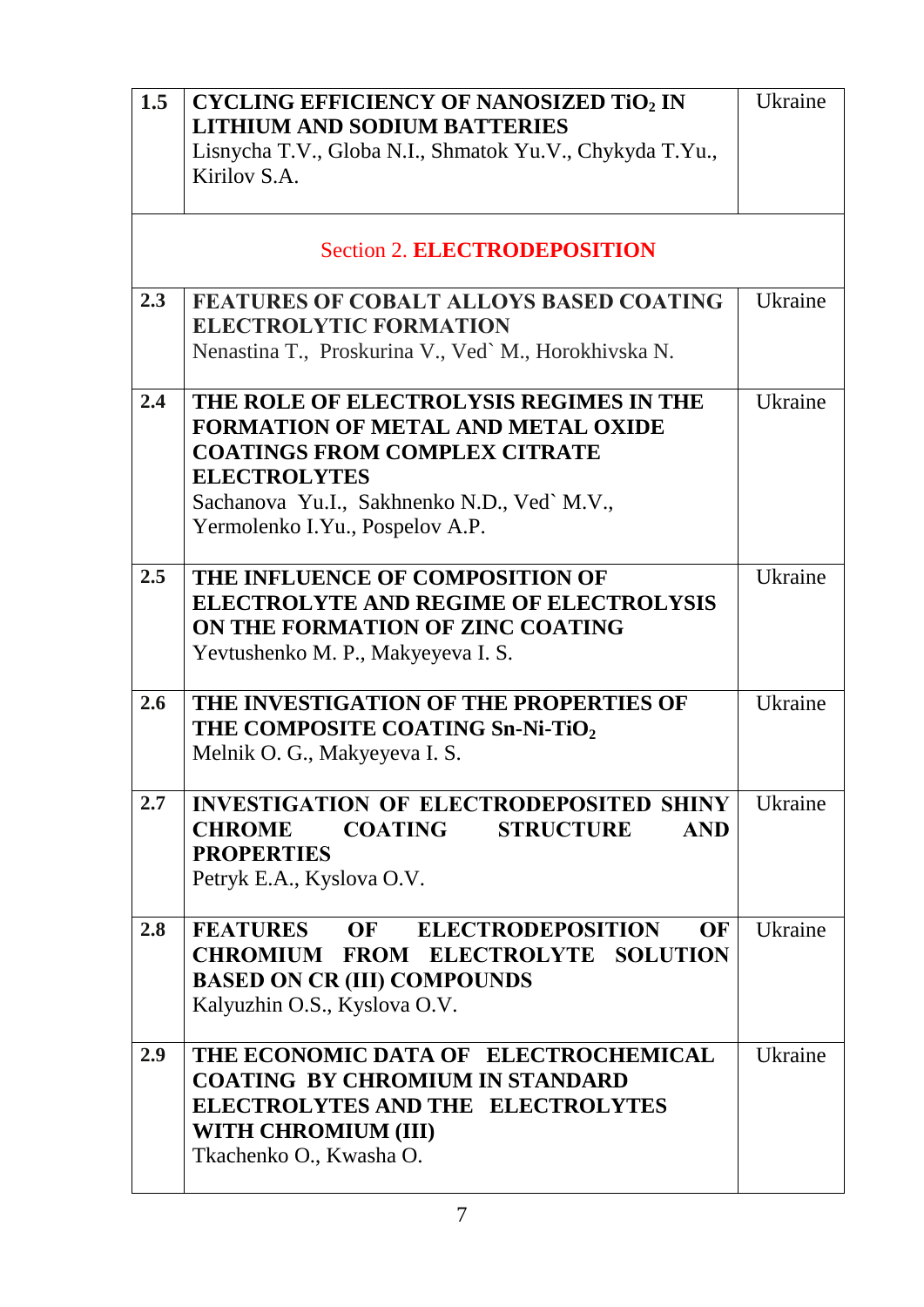| 2.10<br>Ukraine<br>ECONOMIC FACTORS FOR CONSIDERING OF<br><b>COMPOSITION OF ALKALINE AND NEAR-</b><br><b>NEUTRAL ELECTROLYTES OF ZINC PLATING</b><br>Tkachenko A., Yarmolenko S.<br><b>Section 3. CORROSION PROTECTION</b> |
|----------------------------------------------------------------------------------------------------------------------------------------------------------------------------------------------------------------------------|
|                                                                                                                                                                                                                            |
|                                                                                                                                                                                                                            |
|                                                                                                                                                                                                                            |
|                                                                                                                                                                                                                            |
|                                                                                                                                                                                                                            |
|                                                                                                                                                                                                                            |
| 3.2<br>Ukraine<br><b>INVESTIGATION OF COLOR AND</b>                                                                                                                                                                        |
| <b>ANTICORROSIVE PROPERTIES OF SPINELS IN</b>                                                                                                                                                                              |
| THE QUADRUPLE SYSTEM Fe-Al-Mg-O                                                                                                                                                                                            |
| Frolova L., Butyrina T., Zaichuk A.                                                                                                                                                                                        |
|                                                                                                                                                                                                                            |
| 3.3<br><b>COMBINED PROTECTION OF CARBON STEELS BY</b><br>Ukraine                                                                                                                                                           |
| DIFFUSION COATINGS WITH Ti, Cr, Al AND                                                                                                                                                                                     |
| <b>CORROSION INHIBITORS</b>                                                                                                                                                                                                |
| Pogrebova I.S, Loskutova T.V, Khyzhnyak V.G, Bobina                                                                                                                                                                        |
| M.M, Yaresko A.R.                                                                                                                                                                                                          |
| 3.4<br>PECULIARITIES OF STRESS CORROSION<br>Ukraine                                                                                                                                                                        |
| <b>CRACKING OF LOW ALLOY AND CARBON PIPE</b>                                                                                                                                                                               |
| <b>STEEL FOR MAIN GAS PIPELINES AT</b>                                                                                                                                                                                     |
| POTENTIALS CLOSE TO THE MAXIMUM                                                                                                                                                                                            |
| <b>PROTECTIVE POTENTIAL</b>                                                                                                                                                                                                |
| Nyrkova L, Osadchuk S., Lisovyi P., Prokopchuk S.,                                                                                                                                                                         |
| Goncharenko L., Borysenko Yu.                                                                                                                                                                                              |
|                                                                                                                                                                                                                            |
| <b>Section 4. ELECTROCHEMICAL SENSORS</b>                                                                                                                                                                                  |
| Poland<br>4.1<br><b>EFFECT OF THE Cu IONS IMPREGNATION</b>                                                                                                                                                                 |
| <b>CONDITIONS ON THE ANODIC TIO2 PROPERTIES</b>                                                                                                                                                                            |
| Monika Sołtys-Mróz, Karolina Syrek, Grzegorz D. Sulka                                                                                                                                                                      |
| 4.2<br><b>INFLUENCE OF ADSORPTION AND</b><br>Ukraine                                                                                                                                                                       |
| <b>DECOMPOSITION OF GASES ON MATERIALS OF</b>                                                                                                                                                                              |
| <b>STRUCTURAL ELEMENTS OF SENSORS AND</b>                                                                                                                                                                                  |
| <b>MICROGENERATORS</b>                                                                                                                                                                                                     |
| Linyucheva O.V., Homelia M.D., Liniuchev O.G.,                                                                                                                                                                             |
| Kushmiruk A.I., Buket O.I., Ushchapovskyi D.Yu.                                                                                                                                                                            |
| Ukraine<br>4.3<br><b>MEDIATOR SYSTEMS FOR SENSORY MEANS OF</b>                                                                                                                                                             |
| <b>ENVIRONMENTAL MONITORING</b>                                                                                                                                                                                            |
| Liniuchev O.G., Linyucheva O.V., Kushmiruk A.I., Kosogin                                                                                                                                                                   |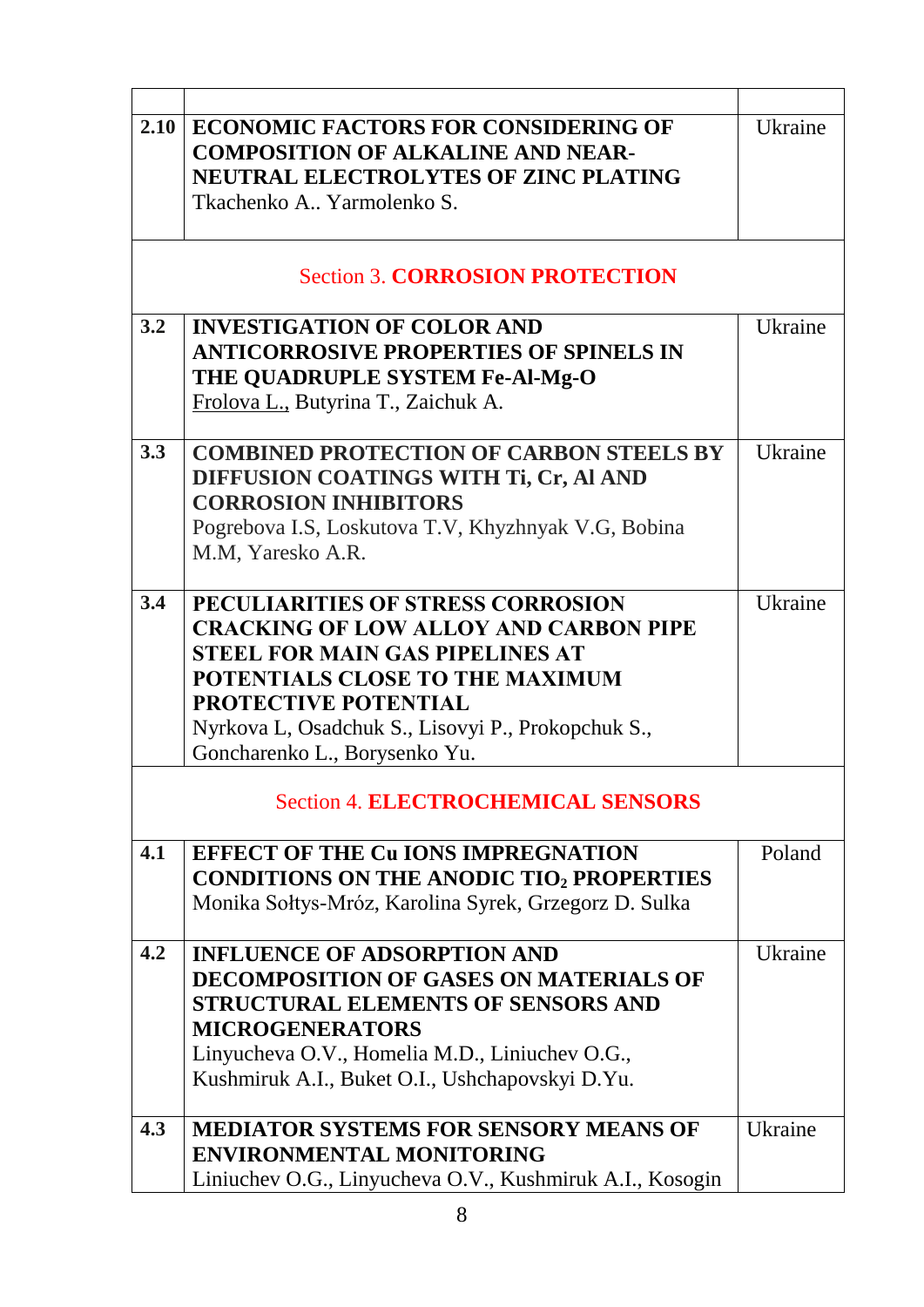|     | O.V., Motronyuk T.I.                                    |                |
|-----|---------------------------------------------------------|----------------|
| 4.4 | ELECTROCHEMICAL OXYGEN SENSOR FOR THE                   | Ukraine        |
|     | <b>AQUATIC ENVIRONMENT</b>                              |                |
|     | Pichkorsky V.I., Buket O.I., Linyucheva O.V., Kushmyruk |                |
|     | A.I., Kosogin O.V.                                      |                |
|     |                                                         |                |
|     | <b>Section 5. MODERN ELECTROCHEMICAL AND RELATED</b>    |                |
|     | <b>TECHNOLOGIES</b>                                     |                |
| 5.4 | THE ROLE OF GRAPHITE MORPHOLOGY ON THE                  | Ukraine        |
|     | <b>SURFACE CONDUCTIVITY OF POLYMER BASED</b>            |                |
|     | <b>COMPOSITES</b>                                       |                |
|     | Budko O., Tverdokhlib V., Butenko O., Chernysh O.,      |                |
|     | Khomenko V., Barsukov V.                                |                |
|     |                                                         |                |
| 5.5 | THE OPTIMIZATION OF COATING MATERIAL                    | Ukraine        |
|     | FOR ELECTROMAGNETIC INTERFERENCE (EMI)                  |                |
|     | <b>SHIELDING</b>                                        |                |
|     | Zosimchuk O., Butenko O., Chernysh O., Tverdokhlib V.,  |                |
|     | Khomenko V., Barsukov V.                                |                |
|     |                                                         |                |
| 5.6 | ELECTROCHEMICAL SYNTHESIS AND OPTICAL                   | <b>Ukraine</b> |
|     | PROPERTIES OF POLYAMINOTHIAZOLE (PAT) ON                |                |
|     | <b>SEMICONDUCTIVE ELECTRODES</b>                        |                |
|     | Dubenska L., Horbenko Yu., Aksimentyeva O.              |                |
|     |                                                         |                |
| 5.7 | <b>ELECTROCHEMICAL PROPERTIES OF</b>                    | Ukraine        |
|     | <b>COMPOSITE MEMBRANES MODIFIED WITH</b>                |                |
|     | <b>HYDRATED ZIRCONIUM DIOXIDE AND</b>                   |                |
|     | <b>GRAPHENE OXIDE: EFFECT OF POLYMER</b>                |                |
|     | <b>MATRIX</b>                                           |                |
|     | Yu.S. Dzyazko, L.M. Rozhdestvenska, K.O. Kudelko, V.M.  |                |
|     | Ogenko, V.V. Chmilenko, Yu.V. Borysenko                 |                |
|     |                                                         |                |
| 5.8 | PHYSICAL MODELING OF ION TRANSPORT IN                   | Ukraine        |
|     | <b>SOLID-PHASE SYSTEMS</b>                              |                |
|     | Koshel N.D., Smirnova E.V., Volkova V.I.                |                |
|     |                                                         |                |
| 5.9 | PHYSICAL AND CHEMICAL PROPERTIES OF                     | Ukraine        |
|     | <b>AQUEOUS SOLUTIONS OF SOME IONIC LIQUIDS</b>          |                |
|     | Koshel N.D., Koshel S.A., Sverdlikovskaya O.S.,         |                |
|     | Chervakov O.V.                                          |                |
|     |                                                         |                |